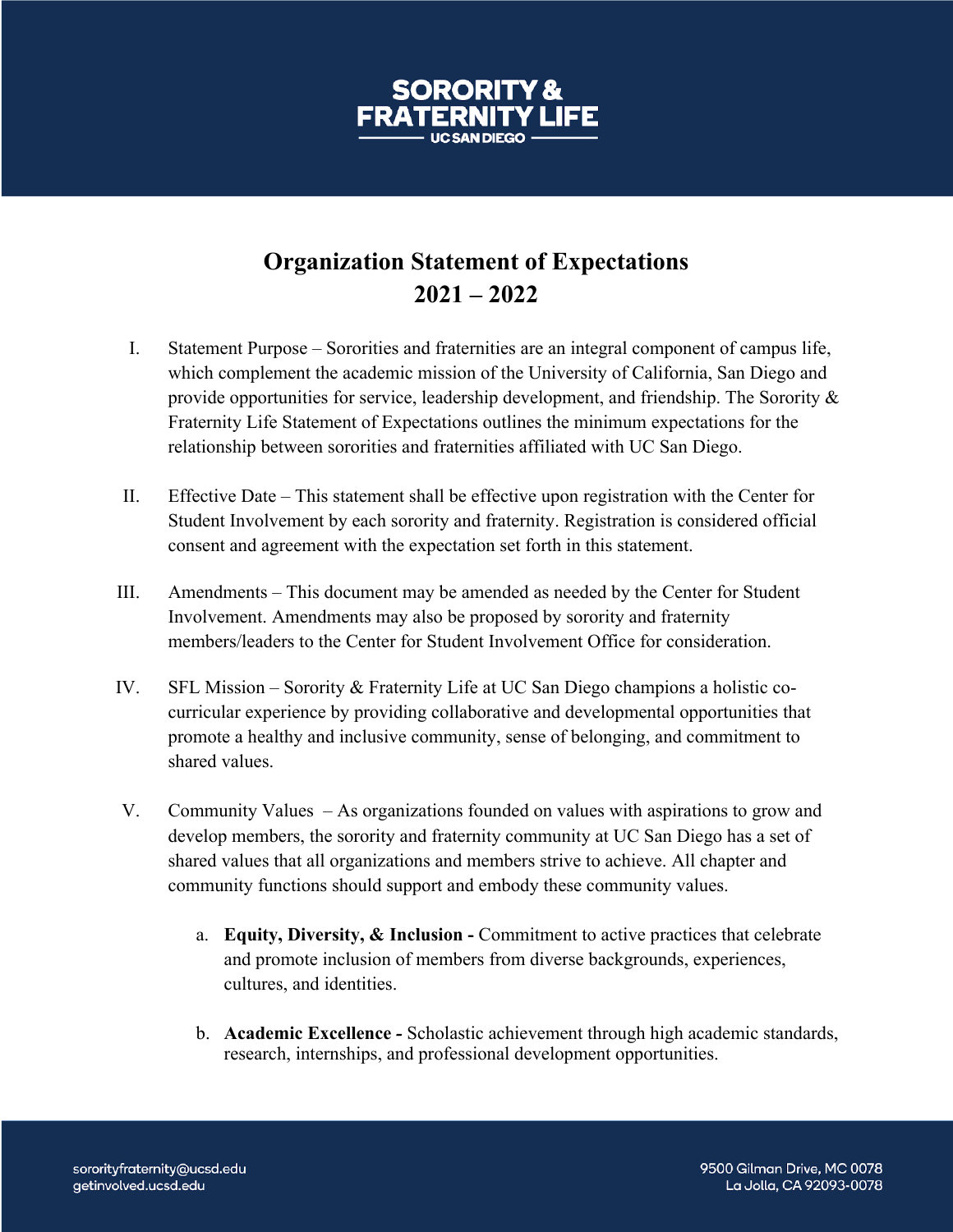

- c. **Leadership & Character Development -** Dedication to individual development, personal integrity, and accountability in alignment with organizational values and purpose. Personal growth through engagement in leadership opportunities, general membership experiences, and critical dialogue.
- d. **Community Responsibility –** Promotion of student wellbeing and safety through shared responsibility, risk management, and accountability. Active community of changemakers engaged in service, education on social justice, and philanthropy benefiting local and global communities.
- e. **Lifelong Friendships –** Development of meaningful relationships through the ideals of sisterhood, brotherhood, and siblinghood that foster healthy lifelong relationships.
- VI. Definition of Fraternal Organizations
	- a. Sororities and fraternities, specific categories of Registered Student Organizations (RSOs), are unique. The Center for Student Involvement uses one or more of the following criteria when identifying a fraternity or sorority:
		- i. Single-gender registered student organization.
		- ii. Affiliated with a Regional, National, or International parent organization that advertises itself as a sorority or fraternity and is not an honor society or service oriented coed group.
		- iii. Affiliated with a Regional, National, or International parent organization that is a member of a national/international council (e.g. National APIDA Panhellenic Association; National Association of Latino Fraternal Organizations; National Panhellenic Conference; National Pan-Hellenic Council; National Multicultural Greek Council; North-American Interfraternity Council).
		- iv. Must be affiliated with one of the recognized councils at UC San Diego Multicultural Greek Council (MGC), National Pan-Hellenic Council (NPHC), Interfraternity Council (IFC), or College Panhellenic Association (CPA), and in alignment with their procedures, governing documents, and expectations.
		- v. The Sorority & Fraternity Life area within the Center for Student Involvement, in consultation with the group applying for RSO - SFL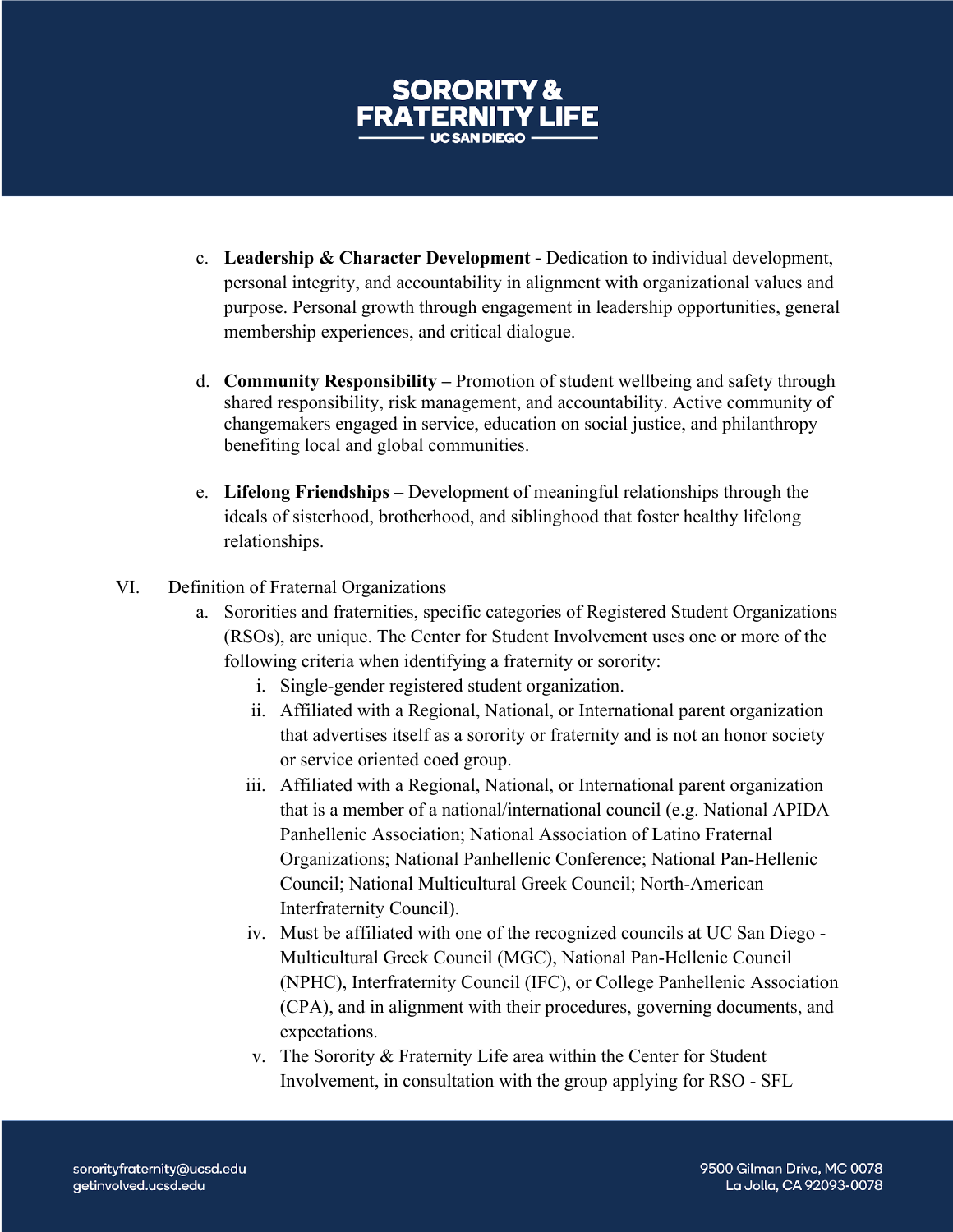

status, will make the final determination of whether a group meets the guidelines to register as a sorority or fraternity.

- VII. Recognition of Organizations
	- a. All sorority and fraternity organizations must meet requirements as set by the Center for Student Involvement to be a RSO.
		- i. Requirements and benefits of all RSOs can be found: https://students.ucsd.edu/studentlife/involvement/organizations/register.html#Learn-the-benefits-ofregisteri
	- b. It is required that sororities and fraternities meet additional requirements as set by Sorority & Fraternity Life.
		- i. Insurance
			- 1. Chapters are required to maintain appropriate levels of insurance and submit a current Certificate of Insurance on file with the Center for Student Involvement. It is suggested that any blanket policies state the following:
				- a. The registered student organization at UC San Diego must be listed as Insured or Additional Insured.
				- b. The Regents of The University of California listed as Additional Insured.
				- c. The Insurer/Producer name and contact information listed on the certificate.
				- d. Start and end dates must encompass the entire length of the academic year. Organizations are responsible for updating their certificate of liability insurance as needed in the event of policy expiration during the academic year. Organizations are responsible for ensuring that all chapter events are covered under their insurance policy or securing event insurance coverage.
				- e. The policy should include General Liability coverage of at least \$1,000,000.
			- 2. Organizations not covered by an outside insurance policy must obtain liability insurance for on-campus events from the University's insurance broker, Mercer, through Campus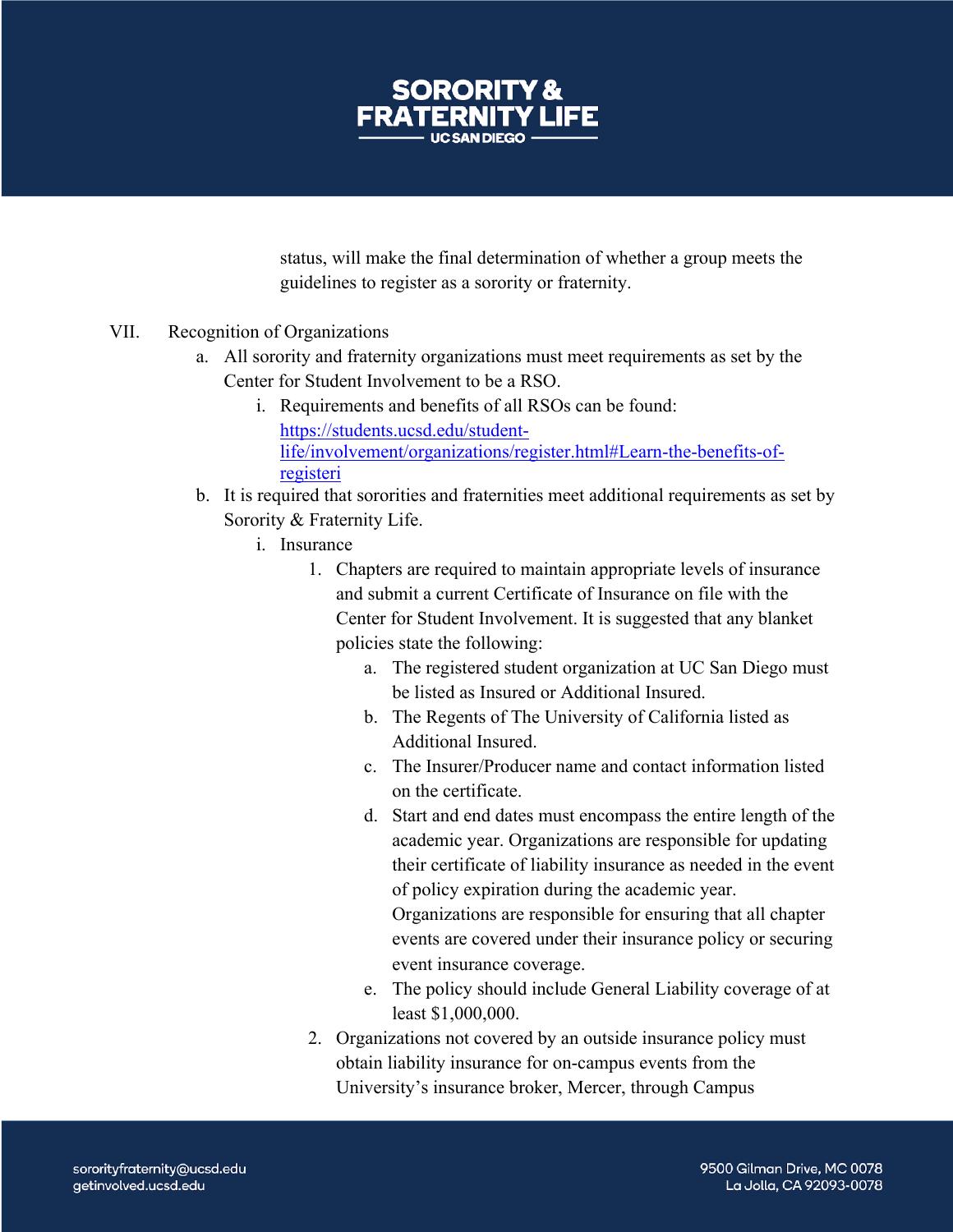

Connexions. Organizations are encouraged to apply for offcampus event coverage as applicable. The Center for Student Involvement and the office of Risk Management are available for consultation.

- 3. https://ucsd.campusconnexionsuc.com/student-campusgroups/registered-student-organization/event-liability.html
- ii. Community Advisors are required to complete the Community Advisor Resource Training and submit the Community Advisor Signature Page to the Center for Student Involvement.
	- 1. https://getinvolved.ucsd.edu/orgs/community-advisor.html
- iii. Signed Statement of Organization Expectations.
- iv. Signed Anti-hazing Compliance Form
	- 1. Proof of email sent to all members, including actives, candidates, aspirants, and new members, about Student Conduct Procedures, hazing policy, and anonymous reporting email as outlined on the Anti-Hazing Compliance Form.
	- 2. Recognize how hazing behavior can translate into a virtual environment during a remote new member experience. Virtual activities and conduct that causes, or is likely to cause, physical injury or personal degradation or disgrace resulting in psychological harm to any student may be subject to the conduct process.
- v. Chapter Roster
	- 1. All organizations are required to update their membership roster during the registration process. Chapters are required to make any necessary updates throughout the year.
- VIII. Student Conduct
	- a. Registered Student Organizations, including sororities and fraternities, and Principal Members may be collectively or individually charged and/or held responsible when actions by its Principal Members, leaders, officers, or members violate the University's Standards of Conduct in conjunction with activities or events, held on- or off-campus, sanctioned explicitly or implicitly by the organization's Principal Members, leaders, officers, or members.
		- i. https://students.ucsd.edu/sponsor/studentconduct/policiesandprocedures.html
		- ii. Sororities and fraternities, along with their Principal Members, leaders, officers, and members, are expected to follow enhanced health and safety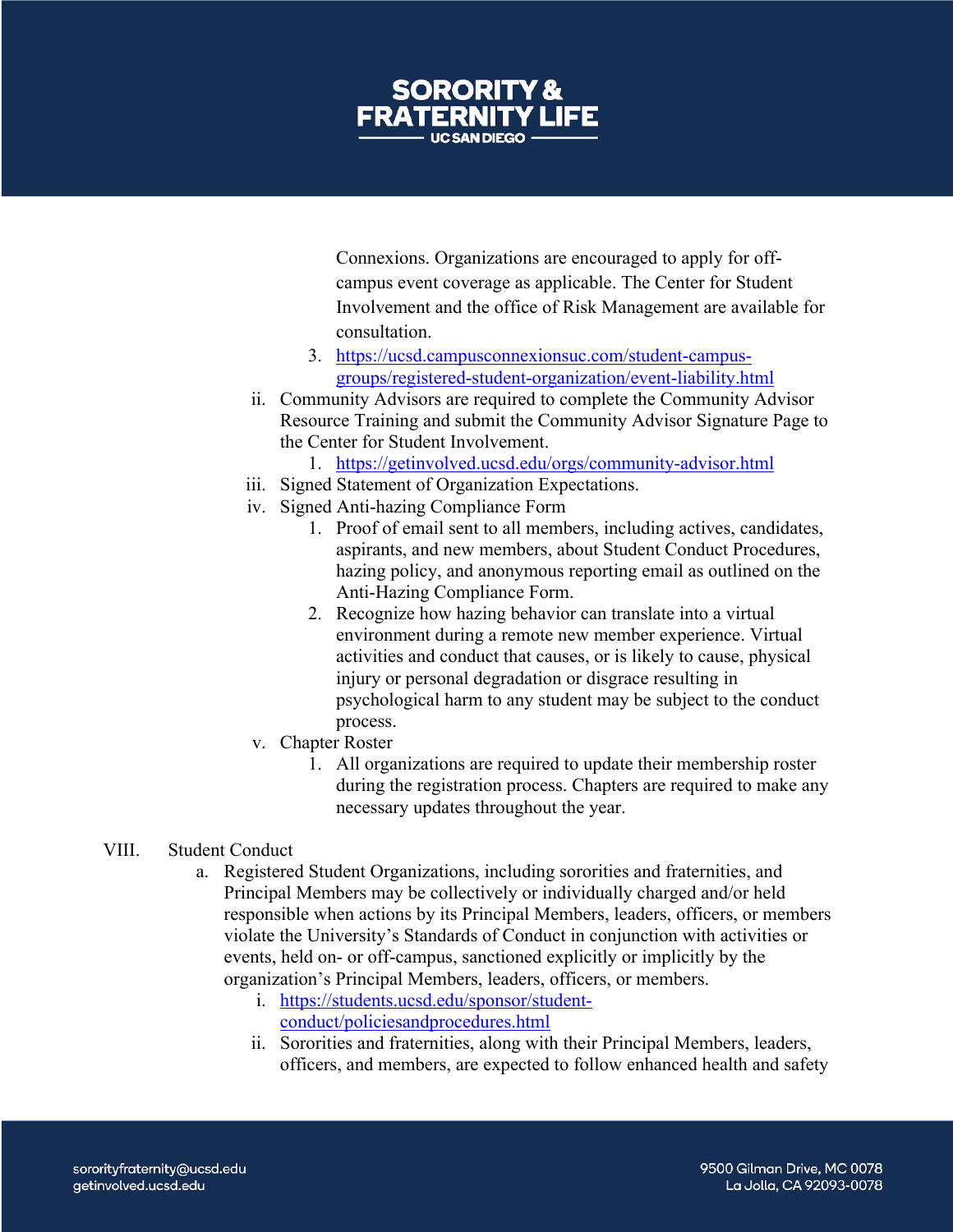

requirements issued by the University and/or local, state, or federal governments in response to public health emergencies (e.g. COVID-19).

## IX. Risk Management

- a. Sorority and fraternity leaders and their chapter advisors are expected to review and abide by their national board, headquarters, and/or insurance carrier risk management, health and safety, and event planning policies.
	- i. Sorority and fraternity leaders and their chapter advisors are expected to communicate with their national board, headquarters, and/or insurance carrier to fully understand their risk management, health and safety, and event planning policies.
- b. Organizations must follow their risk management, health and safety, and event planning process when hosting events on- and off-campus. In addition, organizations must follow University policies and requirements when hosting events on-campus.
- X. Sorority & Fraternity Life Governing Councils
	- a. The governing councils aid in building community and camaraderie across councils and organizations, support and provide resources to member organizations, establish a structure for peer-to-peer accountability, and advocate for the sorority and fraternity experience at UC San Diego.
	- b. The National Pan-Hellenic Council (NPHC), Multicultural Greek Council (MGC), Interfraternity Council (IFC), and College Panhellenic Association (CPA) are the only recognized sorority and fraternity councils at UC San Diego. All single gendered sororities and fraternities must belong to one of the governing councils.
	- c. It is recognized that NPHC may include citywide chapters. Membership in the council is dependent on the organizations being in good standing with the University regardless of their registration status at UC San Diego.
		- i. Good standing means that the organization is not under a current student conduct suspension, and/or is not currently deregistered due to a previous student conduct matter. Additionally, NPHC-recognized organizations must be in good standing with their national organization.
		- ii. The Center for Student Involvement and Sorority & Fraternity Life will collaborate with the Black Resource Center, Vice Chancellor – Equity, Diversity, and Inclusion, and partner campuses in supporting citywide and campus-based organizations. Any conduct allegations will be resolved through the student conduct process in collaboration with partner campuses.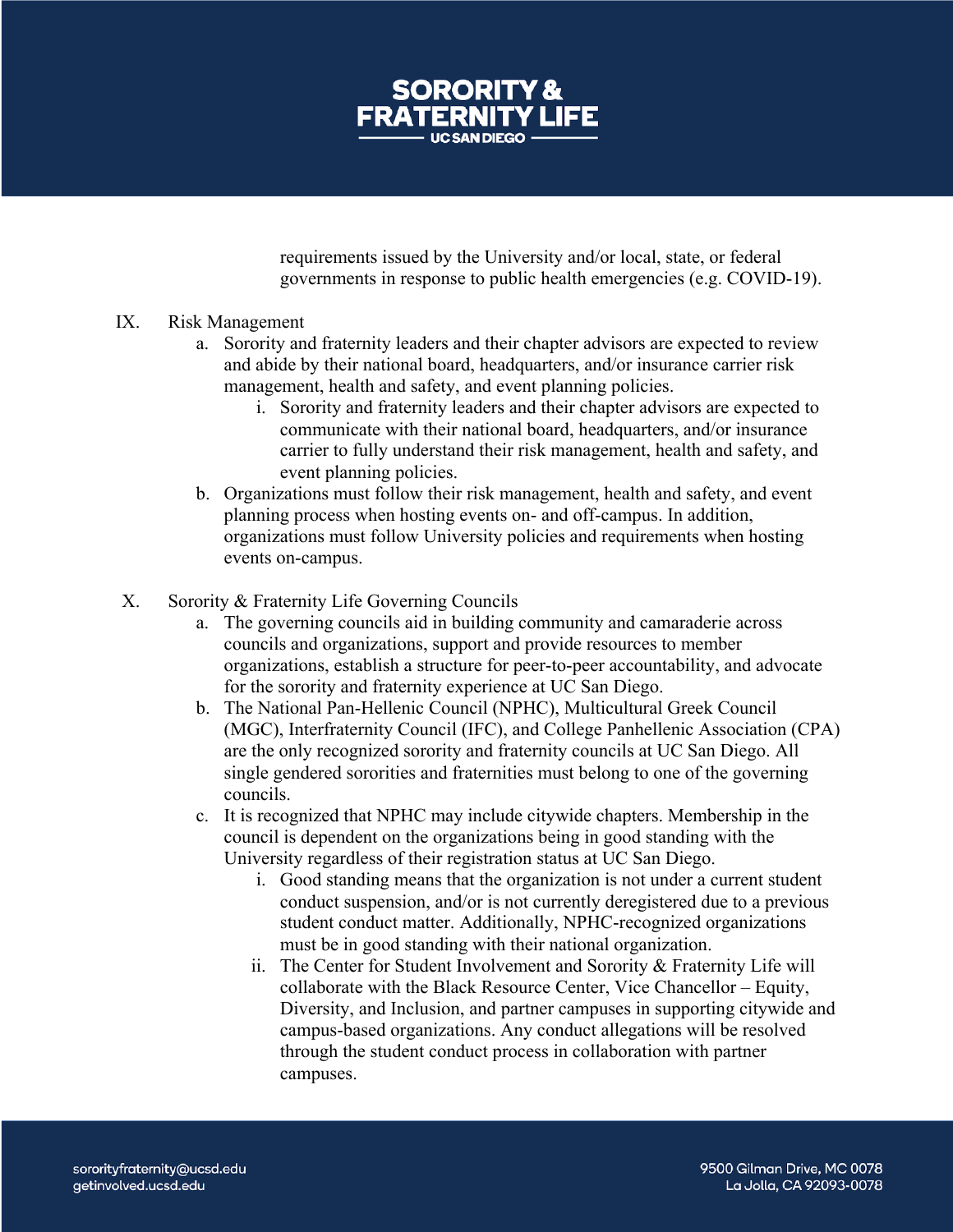

- d. Each council has member organization requirements and expectations as outlined in their governing documents that all organizations must abide by.
- XI. Organization Requirements
	- a. Council and Chapter Presidents are expected to meet with their respective CSI/ SFL advisor once per quarter.
		- i. Citywide chapters that may not have a president at UC San Diego must have a student leader meet with their advisor once per quarter.
	- b. Must work to achieve all expectations and meet all deadlines as outlined in the Recognition of Excellence and ACHievement (REACH) Program.
	- c. Must submit roster updates to Sorority & Fraternity Life on a quarterly basis at minimum by week 5.
		- i. Organizations are expected to include all affiliated members on their roster. Approved membership statuses and definitions are outlined under Sorority & Fraternity Life Resources.
	- d. Must be a member of a recognized governing council and meet their requirements and expectations.
		- i. Organizations affiliated with the National Pan-Hellenic Council are eligible to register under the NPHC category to establish the council.
	- e. Must have at least 90% of chapter new members participate in Sorority & Fraternity Life 101 educational programs each academic year.
	- f. Must have all required chapter representatives participate in the annual Sorority  $\&$ Fraternity Leaders Retreat.
	- g. Must have all required chapter representatives participate in Sorority & Fraternity Life office sponsored educational programming (e.g. Supporting and Including New Members (SINM) Sessions and Risk Management Panel)
	- h. Must schedule and participate in quarterly workshops presented by the Sorority & Fraternity Life Equity, Diversity, and Inclusion Peer Ambassadors.
		- i. At least 85% of chapter members must attend a quarterly workshop. There will be workshops dedicated specially for new members and actives.
	- i. All chapter members must sign and complete the SFL Member Statement of Expectations.
	- j. Organizations that fall below 10 active members will have enhanced SFL Advisor support to create and implement a chapter Growth and Development Plan.
- XII. Role of the Sorority & Fraternity Life Staff
	- a. Provide general advising, mentorship and support to all recognized sororities and fraternities at UC San Diego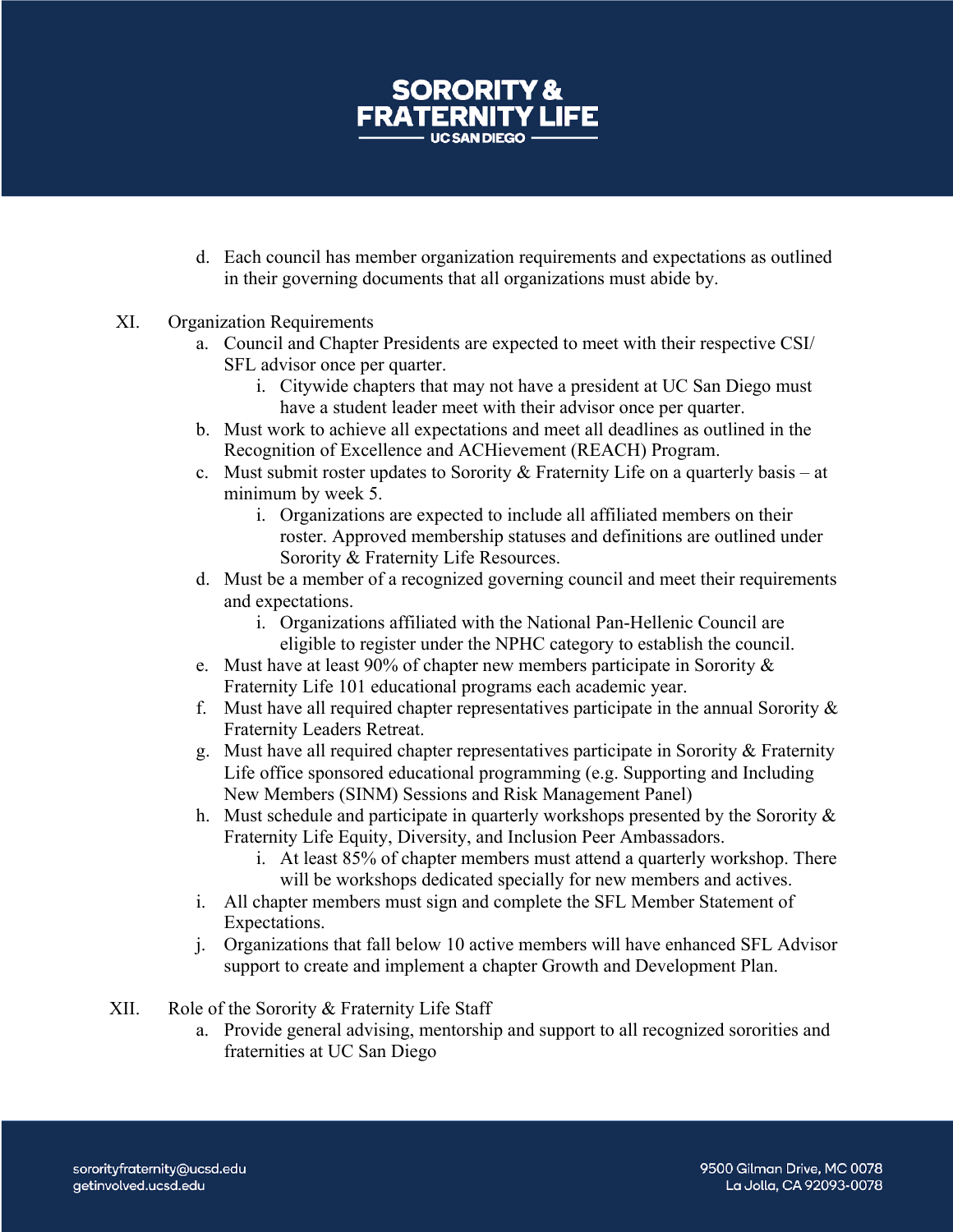

- b. Meet as requested with consultants and officers from National/International/Regional sorority and fraternity headquarters.
- c. Provide grade reports to chapters on a quarterly basis.
- d. Provide advising, mentorship, support and strategic planning assistance to council and chapter presidents as needed.
- e. Serve as a consultant on chapter new member programs, education programs, and leadership development.
- f. Serve as an advocate for the greater SFL movement.
- g. Serve as an informational resource on Sorority and Fraternity Life to campus, San Diego community, and University entities.
- h. Consult with students on marketing and outreach efforts for sorority and fraternity organizations to new and continuing UC San Diego students.
- i. Coordinate and provide training sessions and workshops to chapters on various topics as needed.
- j. Serve as a liaison and resource to individuals, chapters, the Office of Student Conduct, UC San Diego Police Department, the Office for the Prevention of Harassment and Discrimination, The Colleges, and other official entities in RSO conduct-related investigations and incidents.
- k. Provide event planning advising for all sorority and fraternity on-campus events and involvement in University events.
- l. Administer and inform chapter presidents about the requirements of the REACH Program and Statement of Expectations.
- m. Provide community grade reports and organizational Performance Reports.
- XIII. Contact Information The Center for Student Involvement Sorority & Fraternity Life Price Center East, Level 3; Gilman Drive #0078 La Jolla, CA 92093

Oscar Lara, Associate Dir., Sorority & Fraternity Life olara@ucsd.edu Advisor to the Panhellenic Association

Chloe Leal, Sorority & Fraternity Life Advisor and Program Manager cmleal@ucsd.edu Advisor to the Multicultural Greek Council

Malik Sampson, Sorority & Fraternity Life Advisor m2sampson@ucsd.edu Advisor to the National Pan-Hellenic Council and Interfraternity Council